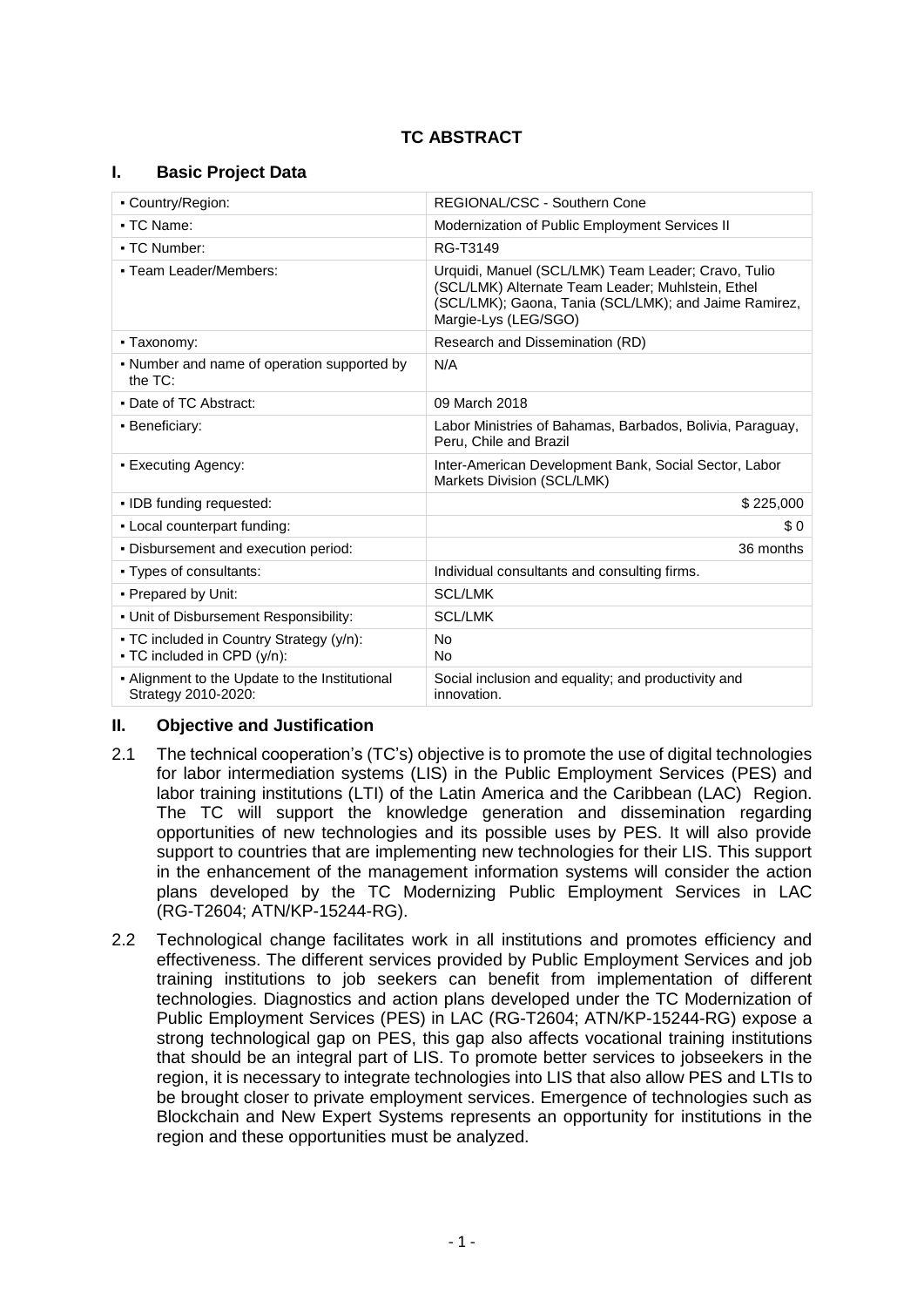# **III. Description of Activities and Outputs**

3.1 **Component 1: Analysis of opportunities and challenges for the implementation of digital tools in Labor Intermediation Systems in the Region**. The component seeks to analyze available digital alternatives for LIS and understand the challenges of implementing them in the region. The component will finance: (i) an analysis of digital tools available for LIS; (ii) preparation of a dissemination document on the mentioned tools for PES and / or labor training institutions in the region; (iii) a best practices study on the management of change in technology implementation processes; and (iv) analysis of minimum training requirements for human resources in PES during technology implementation processes. This information could be used as a basis for the development of an online course (MOOC) later.

**Component 2: Promoting use of digital tools in Labor Intermediation Systems of the Region**. The component seeks to promote the use of digital tools as part of LIS, PES and LTI in the region. At the same time, the component will provide technical assistance for countries that are in the process of implementing digital components in their LIS. It will finance: (i) dissemination events on advantages of incorporating technology in LIS; (ii) transfers of good practices that may include study trips for PES or ICL staff: (iii) expert advisors in implementing digital tools for at least three priority countries; and (iv) hiring consultants specialized in advanced technologies (such as blockchain, artificial intelligence, systems integration) to support implementation of digital tools in LIS of at least three countries in the region.

| IV. | <b>Budget</b> |
|-----|---------------|
|-----|---------------|

| <b>Activity/Component</b>                                                                                                                                  | <b>IDB/Fund Funding</b><br>(SOC) | <b>Counterpart Funding</b> | <b>Total Funding</b> |
|------------------------------------------------------------------------------------------------------------------------------------------------------------|----------------------------------|----------------------------|----------------------|
| Component 1: Analysis of<br>opportunities and challenges<br>for the implementation of<br>digital tools in Labor<br>Intermediation Systems in the<br>Region | 100.000                          | 0                          | 100,000              |
| Component 2: Promoting use<br>of digital tools in Labor<br>Intermediation Systems of the<br>Region                                                         | 125,000                          | 0                          | 125,000              |
| Total                                                                                                                                                      | 225,000                          | 0                          | 225,000              |

#### **Indicative Budget (US\$)**

# **V. Executing Agency and Execution Structure**

- 5.1 The Executing Agency will be the Inter-American Development Bank (IDB), through the Social Sector, Labor Markets Division (SCL/LMK), as requested by the beneficiary, in accordance with the guidelines and requirements established in the Technical Cooperation Policy (GN-2470-2) and the TC Operating Guidelines (GN-2629-1).
- 5.2 This execution arrangement is due to the regional nature of the project and the experience and capacity of the Bank in executing this type of project and its ability to hire high-level international consultancies, with added value, in addition to the Bank's greater options for use tools to transfer lessons learned from other countries, as well as organize activities to promote the transfer of best practices from within and outside the region. The Bank will supervise consulting services and beneficiaries will be able to